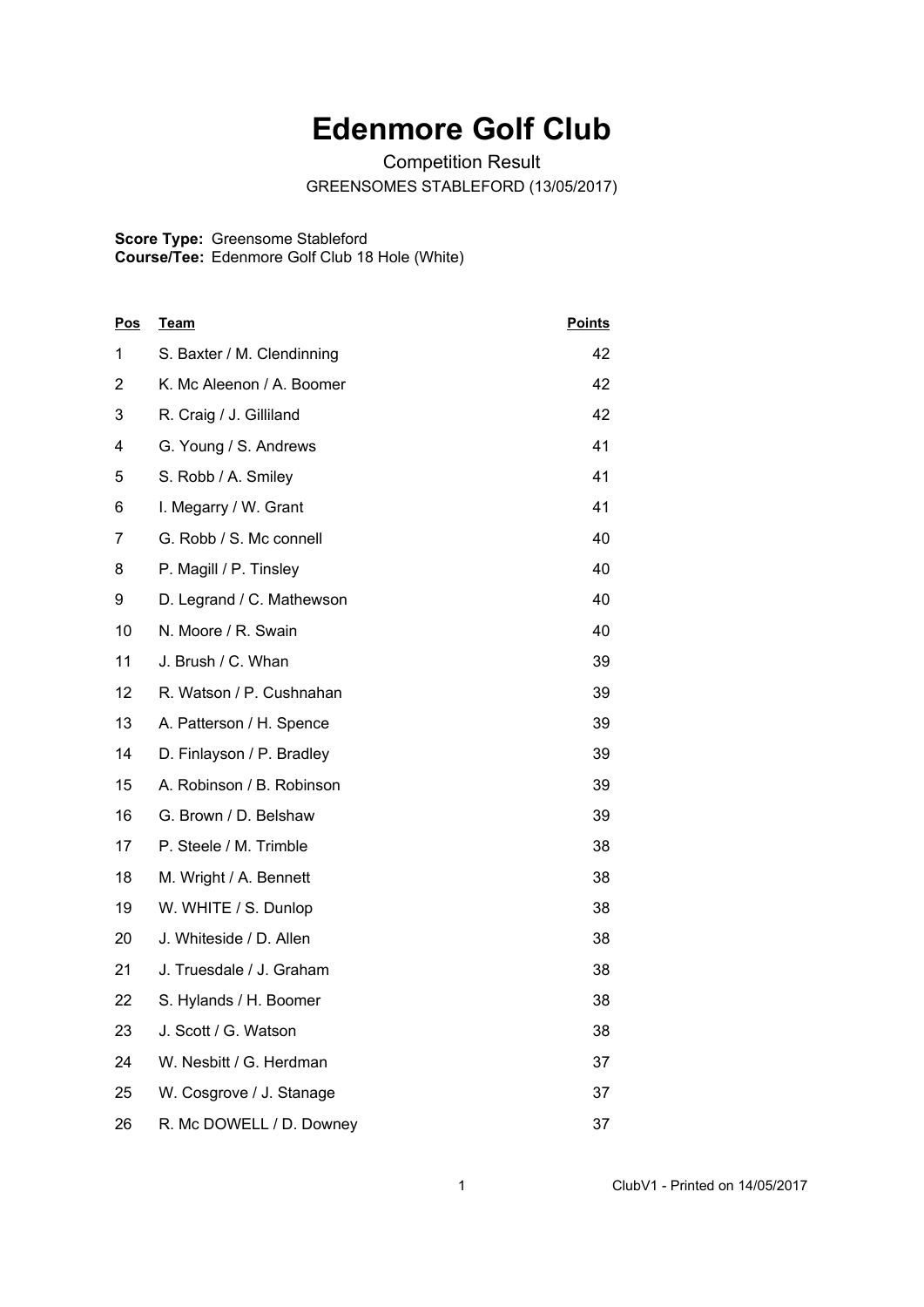## **Score Type: Course/Tee:** Greensome Stableford Edenmore Golf Club 18 Hole (White)

| <u>Pos</u> | <u>Team</u>                 | <b>Points</b> |
|------------|-----------------------------|---------------|
| 27         | S. George / D. Donnell      | 37            |
| 28         | G. Mc ilroy / D. O'hagan    | 36            |
| 29         | B. Henderson / D. Mc kinley | 36            |
| 30         | I. ROSS / K. CLAYTON        | 36            |
| 31         | A. Simpson / J. Hosick      | 36            |
| 32         | J. Boyles / N. Lamont       | 36            |
| 33         | P. Murray / M. Brunty       | 36            |
| 34         | D. Temple / J. Brown        | 36            |
| 35         | K. Hare / R. Wright         | 36            |
| 36         | T. Chapman / W. Lonsdale    | 35            |
| 37         | P. Fleming / P. Hughes      | 35            |
| 38         | K. Garrett / K. Hylands     | 35            |
| 39         | S. Baine / S. Mc Morrow     | 34            |
| 40         | A. Weir / B. Weir           | 34            |
| 41         | J. Truesdale / J. Childs    | 34            |
| 42         | M. Currie / R. Girvan       | 33            |
| 43         | A. Mc greevy / A. Graham    | 33            |
| 44         | D. Perkins / B. Clenaghan   | 33            |
| 45         | M. Crow / C. Knox           | 32            |
| 46         | K. Kelly / G. Burrowes      | 32            |
| 47         | S. McNeill / S. McNeill     | 32            |
| 48         | S. Rodgers / C. Anderson    | 32            |
| 49         | S. Best / R. Woods          | 32            |
| 50         | R. Scott / R. Montgomery    | 32            |
| 51         | S. Fletcher / B. Mc carthy  | 32            |
| 52         | S. Cocker / N. Lamont       | 31            |
| 53         | D. Butterfield / I. Little  | 30            |
| 54         | C. Austin / H. Mc kay       | 30            |
| 55         | I. Hamilton / J. Hart       | 29            |